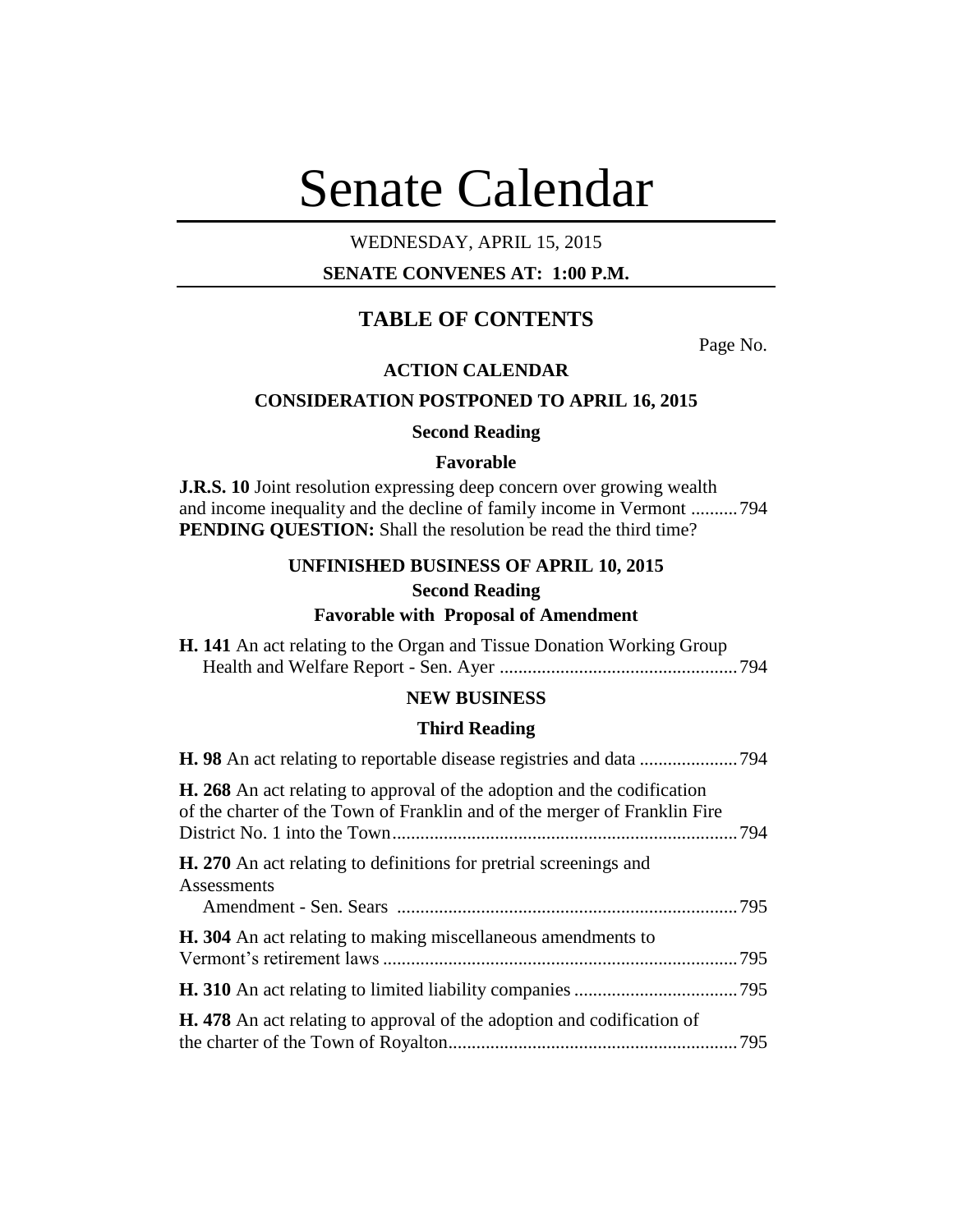| S.R. 7 Senate resolution relating to climate change |  |
|-----------------------------------------------------|--|
|                                                     |  |

# **NOTICE CALENDAR**

# **Second Reading**

# **Favorable**

| <b>H.</b> 73 An act relating to the corporate governance structure of insurers |  |
|--------------------------------------------------------------------------------|--|
|                                                                                |  |

# **Favorable with Proposal of Amendment**

| <b>H.</b> 51 An act relating to group-wide supervision of internationally active |  |
|----------------------------------------------------------------------------------|--|
| insurance groups and the establishment of domestic insurers in Vermont           |  |
|                                                                                  |  |

# **House Proposal of Amendment**

| S. 115 An act relating to expungement of convictions based on conduct |  |
|-----------------------------------------------------------------------|--|
|                                                                       |  |

# **ORDERED TO LIE**

**S. 137** An act relating to penalties for selling and dispensing marijuana......799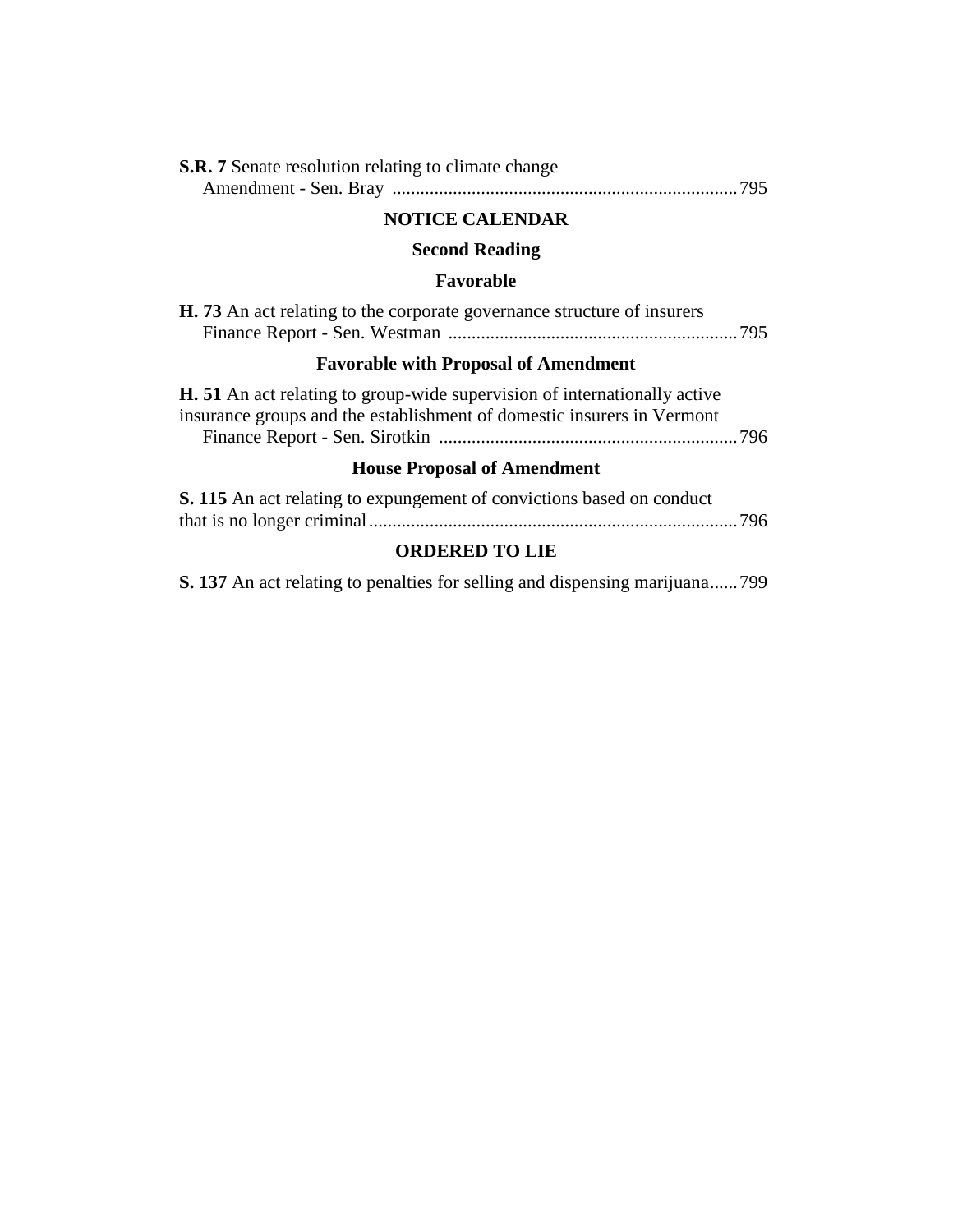## **ORDERS OF THE DAY**

#### **ACTION CALENDAR**

#### **CONSIDERATION POSTPONED TO APRIL 16, 2015**

#### **Second Reading**

### **Favorable**

#### **J.R.S. 10.**

Joint resolution expressing deep concern over growing wealth and income inequality and the decline of family income in Vermont.

**PENDING QUESTION:** Shall the resolution be read the third time?

(For text of resolution, see Senate Journal for January 23, 2015, page 47)

## **UNFINISHED BUSINESS OF FRIDAY, APRIL 10, 2015**

#### **Second Reading**

#### **Favorable with Proposal of Amendment**

#### **H. 141.**

An act relating to the Organ and Tissue Donation Working Group.

# **Reported favorably with recommendation of proposal of amendment by Senator Ayer for the Committee on Health & Welfare.**

The Committee recommends that the Senate propose to the House to amend the bill in Sec. 1, subsection (f), by striking out "2017" and inserting in lieu thereof 2020.

(Committee vote: 5-0-0)

(For House amendments, see House Journal for February 18, 2015, page 202.)

#### **NEW BUSINESS**

#### **Third Reading**

## **H. 98.**

An act relating to reportable disease registries and data.

#### **H. 268.**

An act relating to approval of the adoption and the codification of the charter of the Town of Franklin and of the merger of Franklin Fire District No. 1 into the Town.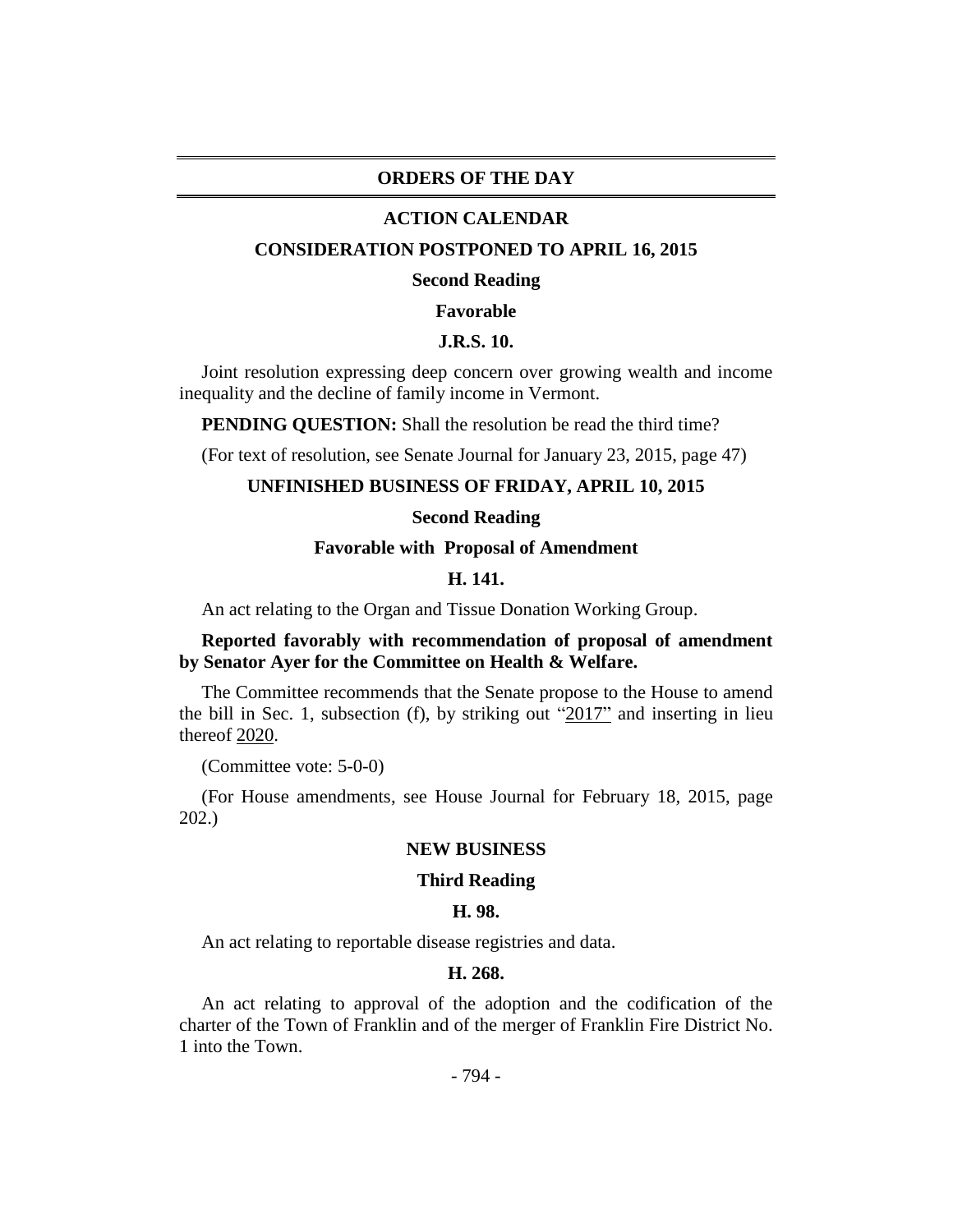An act relating to definitions for pretrial screenings and assessments.

# **Amendment to Senate proposal of amendment to H. 270 to be offered by Senator Sears before Third Reading**

Senator Sears moves to amend the Senate proposal of amendment in Sec. 4 by striking out "July 1, 2015" and inserting in lieu thereof passage.

# **H. 304.**

An act relating to making miscellaneous amendments to Vermont's retirement laws.

## **H. 310.**

An act relating to limited liability companies.

#### **H. 478.**

An act relating to approval of the adoption and codification of the charter of the Town of Royalton.

# **S.R. 7.**

Senate resolution relating to climate change.

#### **Amendment to S.R. 7 to be offered by Senator Bray before Third Reading**

Senator Bray moves to amend the resolution by striking out the *Fifth* Whereas clause in its entirety and inserting in lieu thereof the following:

*Whereas,* consequently, the State has yet to meet its statutory goal of 25 percent reduction in greenhouse has pollution, and

#### **NOTICE CALENDAR**

#### **Second Reading**

#### **Favorable**

#### **H. 73.**

An act relating to the corporate governance structure of insurers.

# **Reported favorably by Senator Westman for the Committee on Finance.**

(Committee vote: 4-0-3)

(For House amendments, see House Journal of February 5, 2015, page 120)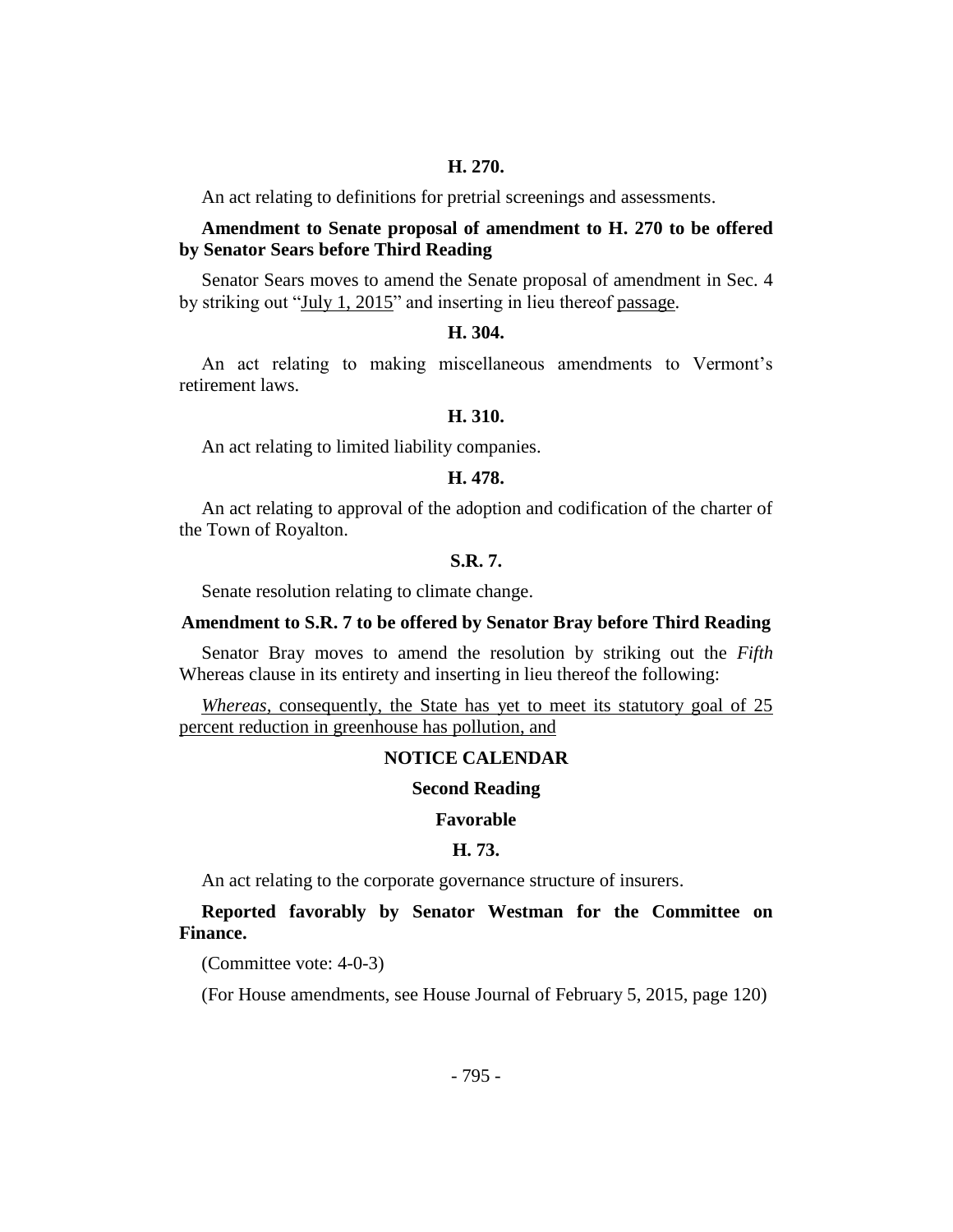## **Favorable with Proposal of Amendment**

## **H. 51.**

An act relating to group-wide supervision of internationally active insurance groups and the establishment of domestic insurers in Vermont.

# **Reported favorably with recommendation of proposal of amendment by Senator Sirotkin for the Committee on Finance.**

The Committee recommends that the Senate propose to the House to amend the bill in Sec. 4, 8 V.S.A. § 3696, by striking out subsection (c) in its entirety and inserting in lieu thereof a new subsection (c) to read as follows:

(c) Notwithstanding any other provision of law to the contrary, when another regulatory official is acting as the group-wide supervisor of an internationally active insurance group, the Commissioner shall acknowledge such official as the supervisor. However, the Commissioner shall make a determination or acknowledgment as to the appropriate supervisor for such group pursuant to subsection (b) of this section in the event of a material change in the group that results in:

(1) the group's insurers domiciled in Vermont holding the largest share of the group's premiums, assets, or liabilities; or

(2) Vermont becoming the place of domicile of the top-tiered insurers in the insurance holding company system of the group.

(Committee vote: 4-0-3)

(For House amendments, see House Journal for February 4, 2015, page 111)

## **House Proposal of Amendment**

# **S. 115.**

An act relating to expungement of convictions based on conduct that is no longer criminal.

The House proposes to the Senate to amend the bill by striking out all after the enacting clause and inserting in lieu thereof the following:

Sec. 1. 13 V.S.A. § 7601 is amended to read:

#### § 7601. DEFINITIONS

As used in this chapter:

\* \* \*

(4) "Qualifying crime" means:

- 796 -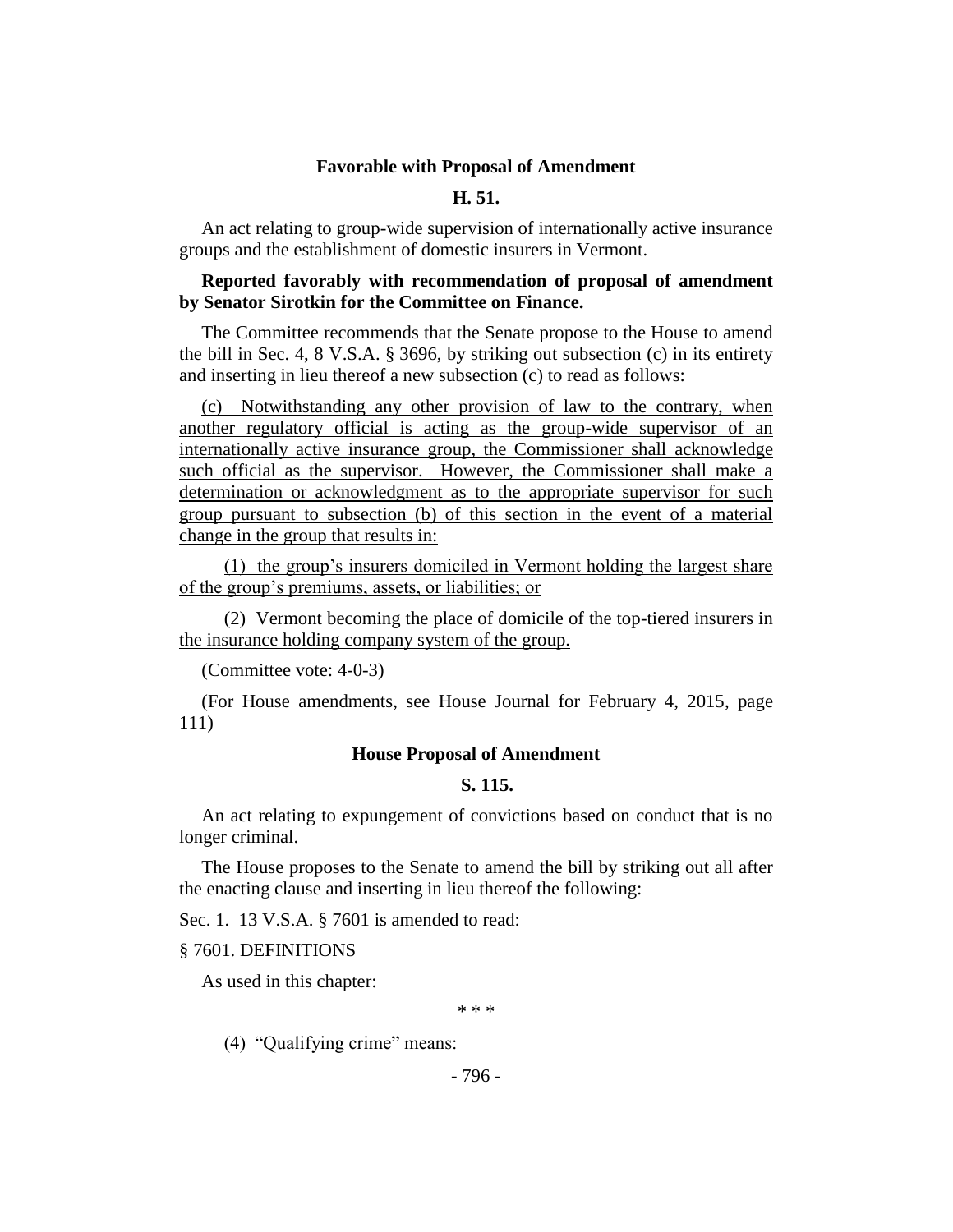(A) a misdemeanor offense which is not a listed crime as defined in subdivision 5301(7) of this title, an offense involving sexual exploitation of children in violation of chapter 64 of this title, an offense involving violation of a protection order in violation of section 1030 of this title, a prohibited act as defined in section 2632 of this title, or a predicate offense;

(B) a violation of subsection 3701(a) of this title related to criminal mischief: or

(C) a violation of section 2501 of this title related to grand larceny; or

(D) a violation of section 1201 of this title related to burglary, excluding any burglary into an occupied dwelling, as defined in subdivision  $1201(b)(2)$  of this title.

Sec. 2. 13 V.S.A. § 7602 is amended to read:

# § 7602. EXPUNGEMENT AND SEALING OF RECORD, POSTCONVICTION; PROCEDURE

 $(a)(1)$  A person who was convicted of a qualifying crime or qualifying crimes arising out of the same incident or occurrence may file a petition with the Court requesting expungement or sealing of the criminal history record related to the conviction. The State's Attorney or Attorney General shall be the respondent in the matter. if:

(A) the person was convicted of a qualifying crime or qualifying crimes arising out of the same incident or occurrence; or

(B) the person was convicted of an offense for which the underlying conduct is no longer prohibited by law or designated as a criminal offense.

(2) The State's Attorney or Attorney General shall be the respondent in the matter.

(3) The Court shall grant the petition without hearing if the petitioner and the respondent stipulate to the granting of the petition. The respondent shall file the stipulation with the Court, and the Court shall issue the petitioner a certificate and provide notice of the order in accordance with this section.

\* \* \*

(d) The Court shall grant the petition and order that the criminal history record be expunged in accordance with section 7606 of this title if the following conditions are met:

(A) The petitioner committed the qualifying crime or crimes prior to reaching 25 years of age.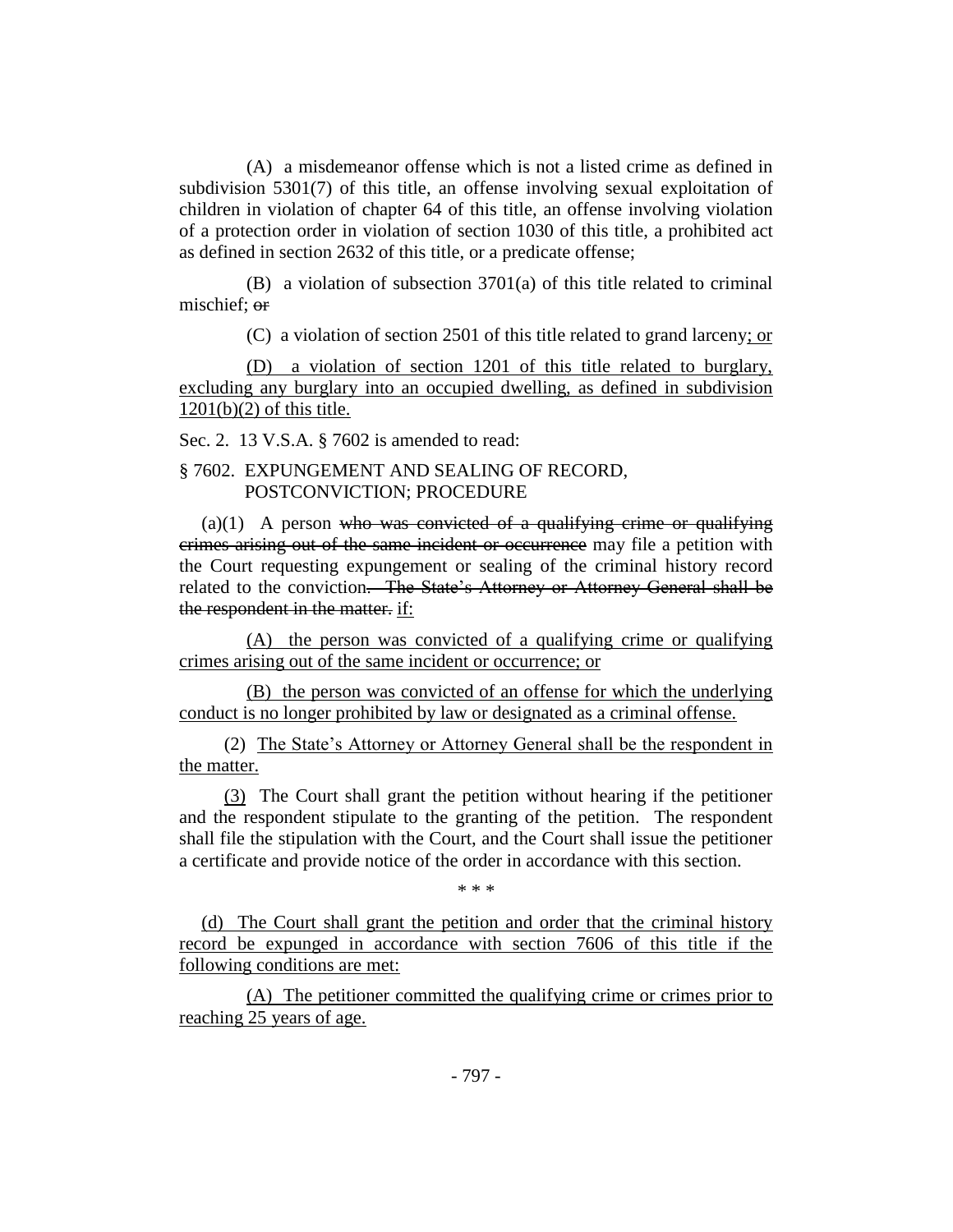(B) At least five years have elapsed since the date on which the person successfully completed the terms and conditions of the sentence for the conviction, or if the person has successfully completed the terms and conditions of an indeterminate term of probation that commenced at least five years previously.

(C) The person has not been convicted of a crime arising out of a new incident or occurrence since the person was convicted of the qualifying crime.

(D) The person successfully completed a term of public service or programming, independent of any service or programming ordered as a part of the petitioner's sentence for the conviction, and as approved by the Community Justice Network of Vermont, which may include:

(i) community service hours completed without compensation, reparation of harm to the victim, or education regarding ways not to reoffend, or a combination of the three;

(ii) at least one year of service in the U.S. Armed Forces, followed by an honorable discharge or continued service in good standing; or

(iii) at least one year of service in AmeriCorps or another local, state, national, or international service program, followed by successful completion of the program or continued service in good standing.

(E) Any restitution ordered by the Court for any crime of which the person has been convicted has been paid in full.

(F) The Court finds that expungement of the criminal history record serves the interest of justice.

(e) For petitions filed pursuant to subdivision  $(a)(1)(B)$  of this section, the Court shall grant the petition and order that the criminal history record be expunged in accordance with section 7606 of this title if the following conditions are met:

(1) At least one year has elapsed since the completion of any sentence or supervision for the offense, whichever is later.

(2) Any restitution ordered by the Court has been paid in full.

(3) The Court finds that expungement of the criminal history record serves the interest of justice.

(f) For petitions filed pursuant to subdivision  $(a)(1)(B)$  of this section for a conviction for possession of a regulated drug under 18 V.S.A. chapter 84, subchapter 1 in an amount that is no longer prohibited by law or for which criminal sanctions have been removed: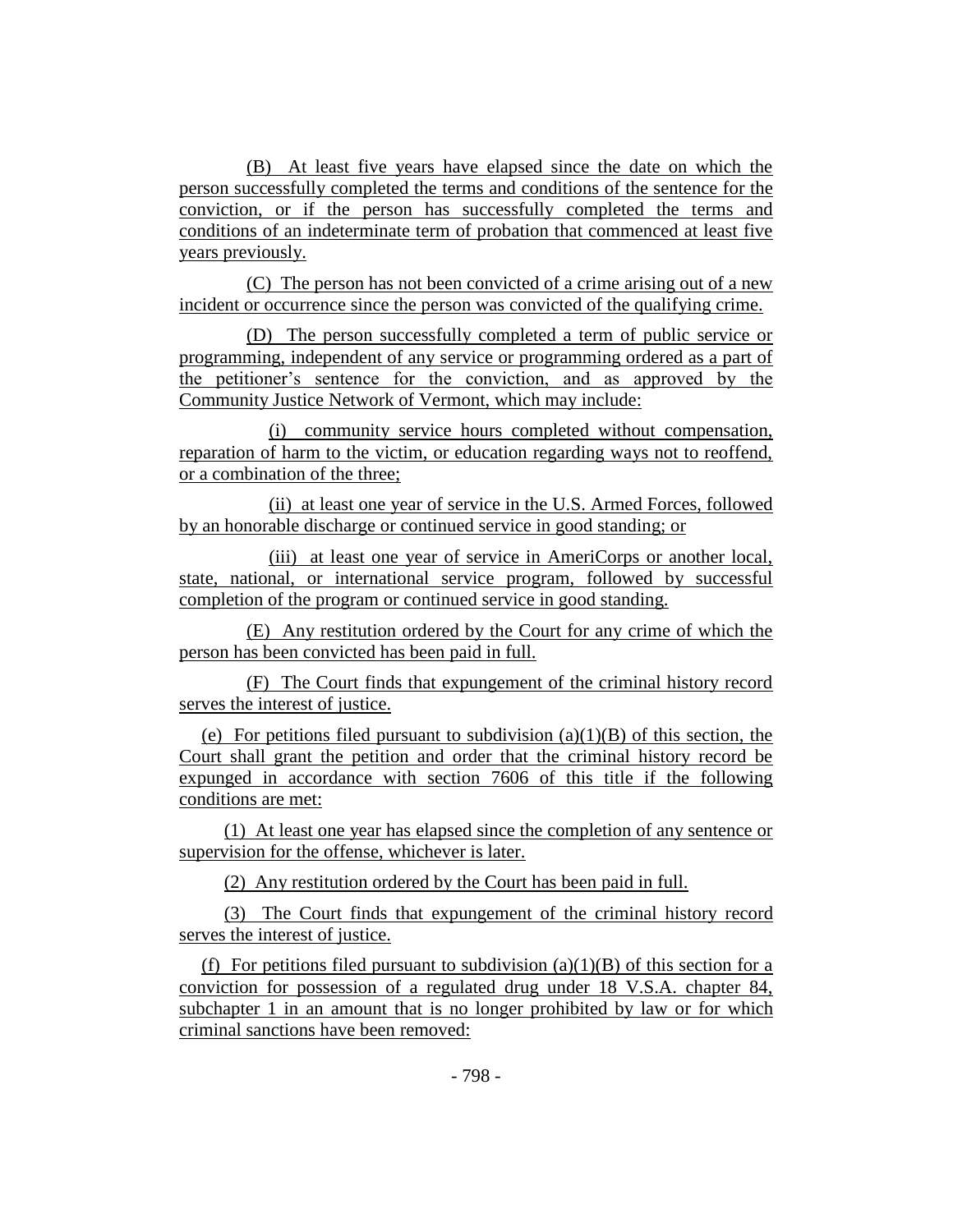(1) The petitioner shall bear the burden of establishing that his or her conviction was based on possessing an amount of regulated drug that is no longer prohibited by law or for which criminal sanctions have been removed.

(2) There shall be a rebuttable presumption that the amount of the regulated drug specified in the affidavit of probable cause associated with the petitioner's conviction was the amount possessed by the petitioner.

(g) Prior to granting an expungement or sealing under this section for petitions filed pursuant to subdivision 7601(4)(D) of this title, the Court shall make a finding that the conduct underlying the conviction under section 1201 of this title did not constitute a burglary into an occupied dwelling, as defined in subdivision  $1201(b)(2)$  of this title. The petitioner shall bear the burden of establishing this fact.

#### Sec. 3. EFFECTIVE DATE

This act shall take effect on passage.

#### **ORDERED TO LIE**

## **S. 137.**

An act relating to penalties for selling and dispensing marijuana.

**PENDING ACTION:** Committee Bill for Second Reading

### **CONFIRMATIONS**

The following appointments will be considered by the Senate, as a group, under suspension of the Rules, as moved by the President *pro tempore,* for confirmation together and without debate, by consent thereby given by the Senate. However, upon request of any senator, any appointment may be singled out and acted upon separately by the Senate, with consideration given to the report of the Committee to which the appointment was referred, and with full debate; and further, all appointments for the positions of Secretaries of Agencies, Commissioners of Departments, Judges, Magistrates, and members of the Public Service Board shall be fully and separately acted upon.

Frederick Kenney, II of Jericho - Executive Director of the Vermont Economic Progress Council – By Sen. Mullin for the Committee on Econ. Dev., Housing and General Affairs. (4/14/15)

Stephan Morse of Newfane – Member of the Vermont Economic Progress Council – By Sen. Balint for the Committee on Econ. Dev., Housing and General Affairs. (4/14/15)